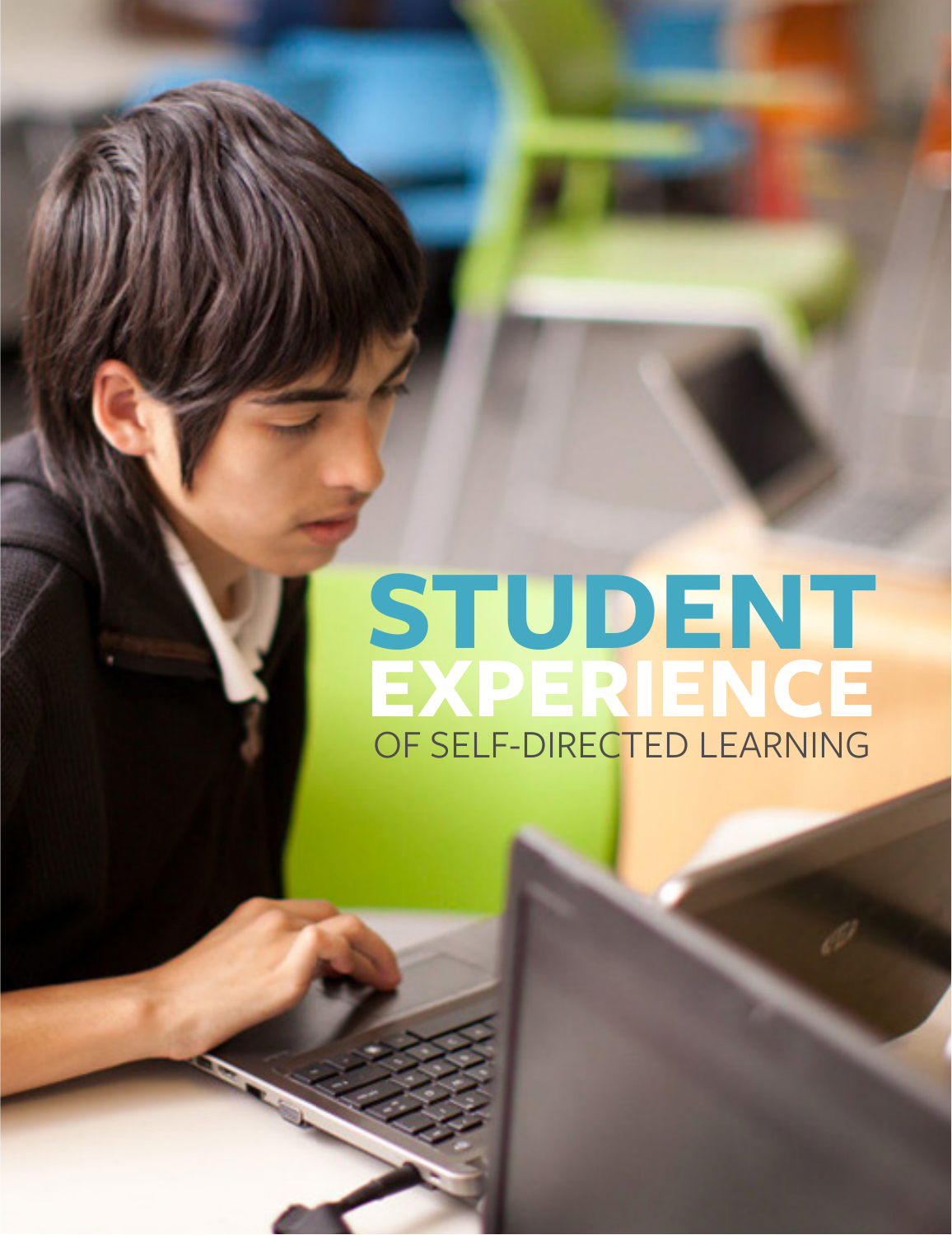# **STUDENT EXPERIENCE** OF SELF-DIRECTED LEARNING

From the first day of the school year, Summit students are asked to drive their own learning. Some will find this intuitive; others will need more supports to help them along the way.

But for all students, the basic building blocks of self-directed learning – from setting a goal to making a plan to showing what you know to reflecting on where to go next – mirror the set of skills needed to learn autonomously in college and beyond. For students at Summit, developing these skills of self-direction occurs through a series of learning experiences that are markedly different from those at a traditional school.

#### **Personalized Learning Time**

In a typical week at Summit, students experience two main types of learning: Personalized Learning Time and Project Time. Personalized Learning Time, or PLT, is all about content. For eight hours a week, students in PLT cluster across a large room, headphones on, and open up their laptops. Each student logs in to their Personalized Learning Plan (PLP). For each course they take, they see a sequence of colored boxes representing every content standard, or "focus area," that they will need to learn for the entire year. When a student clicks on a focus area, they

are taken to a playlist that breaks down specific objectives and provides an array of exercises, videos, and progress checks tailored to the content area. Students spend as long as they need working through this content When they feel ready, they click an on-demand "content assessment" at the end of each playlist. A teacher approves the assessment, and if the student gets an 8/10 they "pass," that box turns green, and they move on to the next focus area.

The Personalized Learning Plan, with its series of green and red boxes, is like a roadmap for what to learn throughout the year, which students will have to navigate. Some prefer to work sequentially through focus areas while others move around. Students inevitably progress at different speeds – a few students even finish all the content for a given course and move on to the next one. And within each playlist, students learn differently as well. While many students find interactive practice problems the most engaging, some prefer to learn through videos, or others like detailed descriptive text. For Summit students, each of these learning choices they make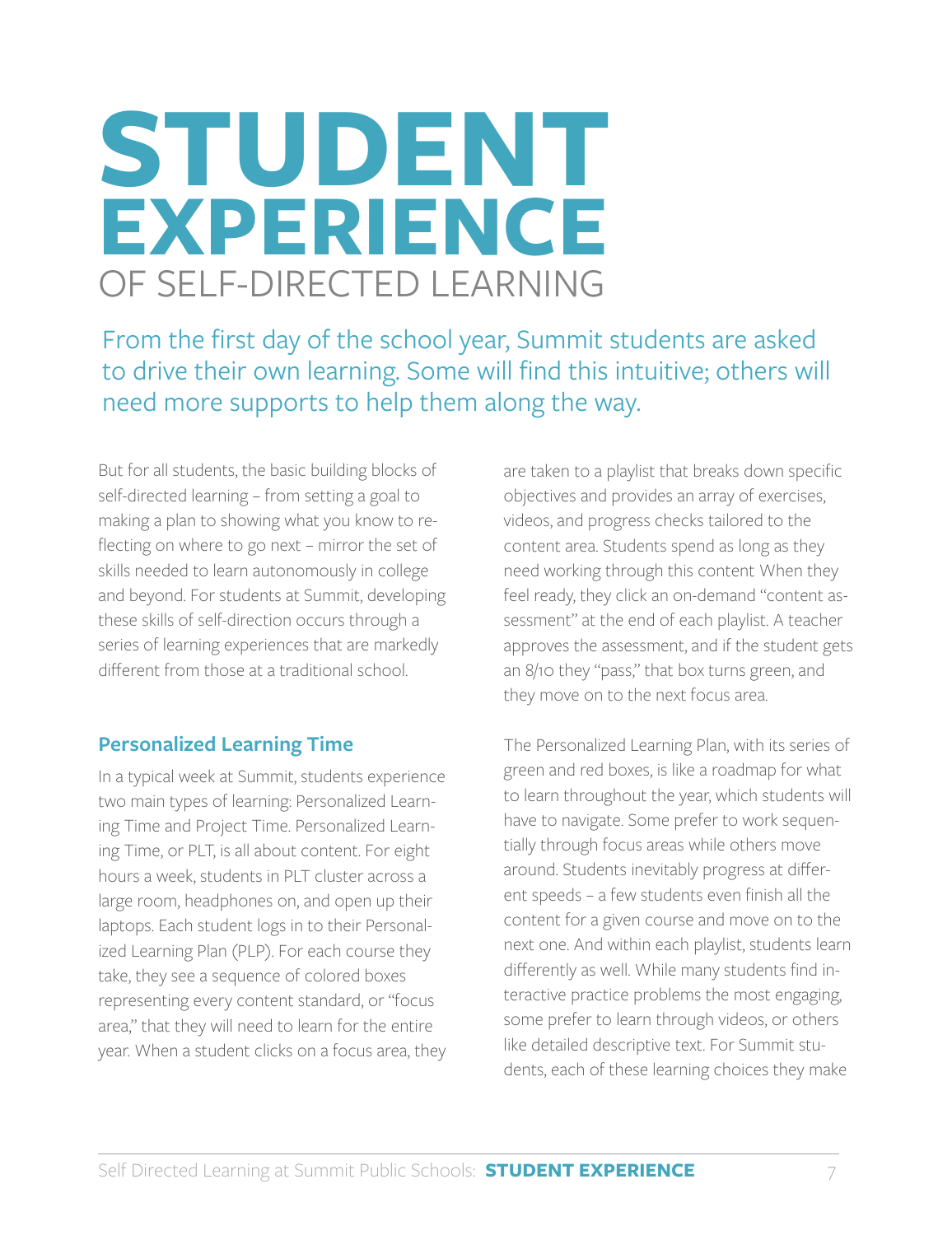

– about which topics to tackle, what resources to pursue, and when to take assessments – builds an awareness of *how* to learn along with the *skills* to learn better in the future.

#### **Project Time**

Personalized Learning Time, with its competency-based focus on content, is just one piece of self-directed learning. Students then spend twenty hours each week in Project Time, where teachers facilitate deeper learning activities designed to develop cognitive skills. Projects span a few weeks to a few months, with topics ranging from a joint English-Chemistry project on the merits of nuclear technology, to designing physics experiments, to creating mathematical models on the costs and benefits of college. Students use their online Personalized Learning Plans to track their progress through a given project, and to access a set of playlists with the underlying content knowledge needed

to complete that project successfully. At the end of a project, students must demonstrate what they've learned through written, oral, or multimedia performance tasks. Teachers coach students along the way, and assess each performance task using a cognitive skills rubric for skills such as critical thinking, problem solving, synthesis, and communication.

Effective projects give students an opportunity to apply the habits of self-directed learning to complex challenges and in heterogeneous group settings. By using Personalized Learning Time for content, and concentrating teacher time so intently on cognitive skills, Summit inverts the traditional, content-first approach to schooling. The continual reinforcemnt of cognitive skills also helps students be much more aware of their own strengths and challenges as learners – abilities that they will apply both to Personalized Learning Time and well after they graduate from Summit.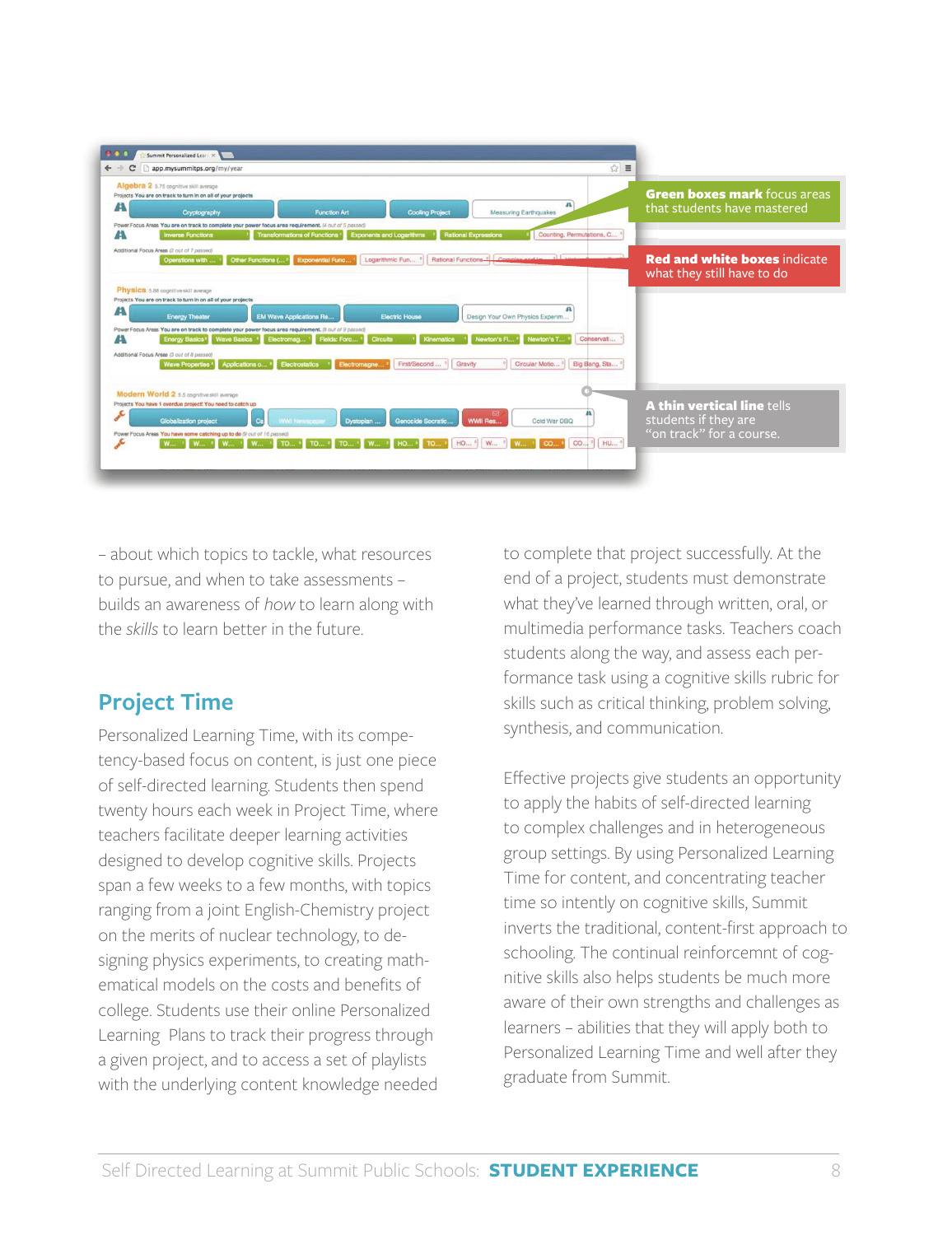#### **Mentors & Noncognitive Skills**

Beyond Personalized Learning Time and Project Time, Summit students experience several other modes of learning, including real-world "Expeditions," "Community Time" with small groups of adults and peers, "Summit Reads" to hone literacy skills, and PE. But for self-directed learning, no time is more important than the 10 minutes that each student spends every week with their mentor. Mentors at Summit are teachers, trusted confidants, and coaches in the process of learning how to learn. Mentor conversations often start on a personal note, but center on student goal setting and reflection on their growth as self-directed learners. By doing so, mentor conversations at Summit encourage the noncognitive skills that students will need to thrive in college. Five skills in particular – challenge-seeking, persistence, strategy shifting, appropriate help-seeking, and response to setbacks – make up the "behaviors of self-directed learning"**1** that Summit seeks to instill in its students. In addition to mentor time, Summit holds teacher-led seminars for students on these five behaviors and teachers reinforce them regularly in their classrooms.

### **The Challenge of Getting Started**

On the first day of the 2013-14 school year, Summit students walked into a school that was different from any they had experienced before. Rather than going to lectures or waiting for teachers to tell them what to do, students were suddenly in charge of mastering a year of content, at their own pace, while developing a long list of cognitive and noncognitive skills.



1 : **Challenge** Seeking

- 2 : **Persistence**
- 3 : **Strategy** Shifting
- 4 : <sup>A</sup>ppropriate **Help-Seeking**
- 5 : **Response** to Setbacks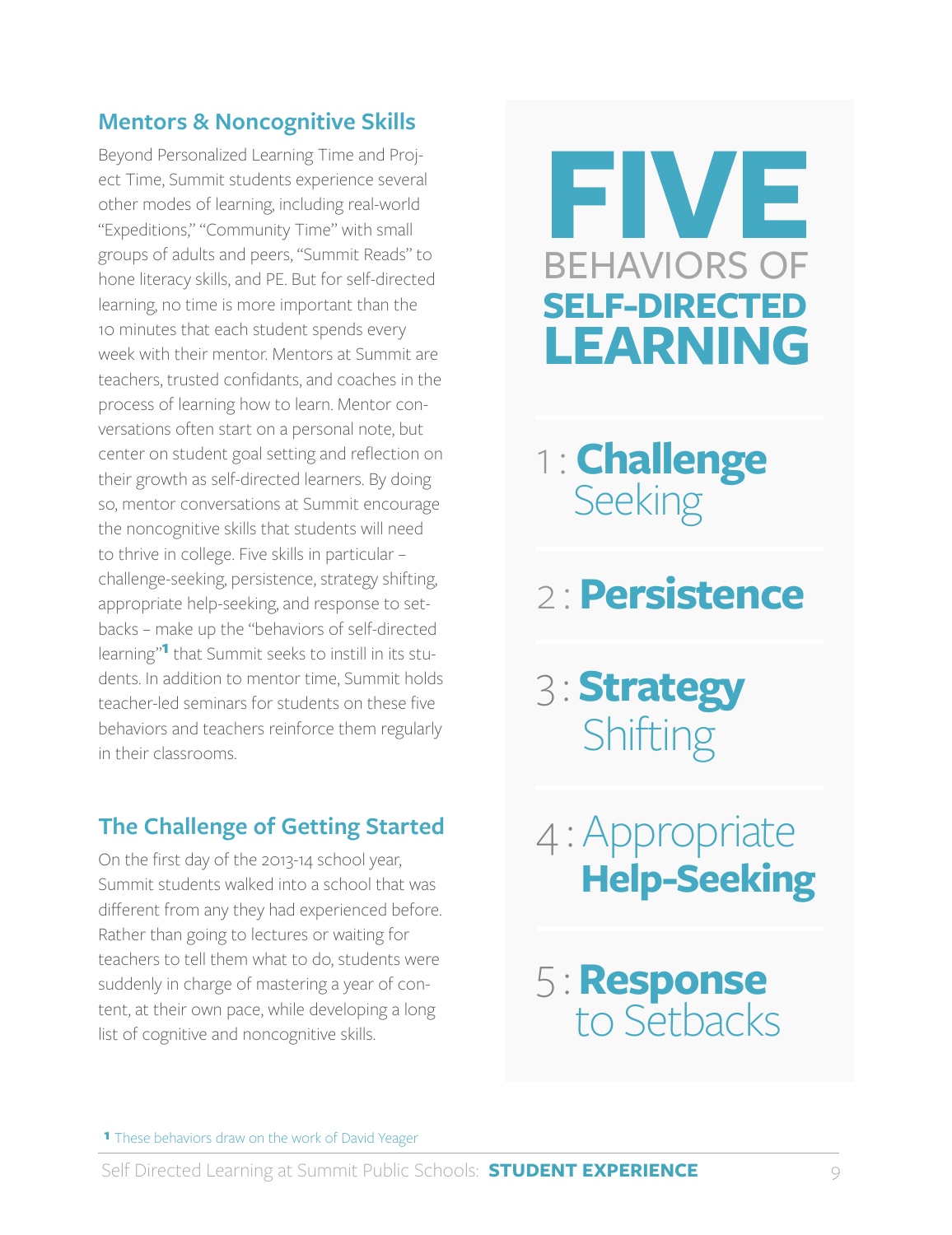For some students, it was the school experience that they'd been waiting for. They flew through exercises and content knowledge, and a few went on to subsequent courses. Yet for other students, self-directed learning felt more than just new – it was diametrically opposed to everything they'd come to expect from school. While Summit had held orientations to self-directed learning and anticipated some of the challenges students would face, they underestimated the degree of model shock this group of students would experience.

#### **Moving Forward**

**fly**

 $\uparrow$ 

**succeed**

 $\uparrow \uparrow$ 

**struggle**

Over the ensuing months Summit would chip away, bit by bit, at the pattern of behaviors students held from their past experiences of school. In their place, Summit familiarized students with the process of self-directed learning. Initially, students struggled with setting goals, often setting them too high or too low. After

> Some students will fly  $$ self-directed learning is the school experience that they've been waiting for

Most students will succeed with coaching  $-$  it may take some time to build the behaviors of self-directed learning

Some students will struggle \_\_ these students wil need additional support and targeted interventions

intensive work with mentors and workshops on behaviors of self-directed learning, student goal-setting began to improve. Still, once goals were set, students struggled with knowing how to productively take the first step. In response, Summit focused on how to map backwards from goals and break steps into achievable chunks. This ability, too, gradually improved with time and practice. By the second semester, Summit students' pace of learning started to increase. More and more students were setting goals and passing content assessments, and with peer effects combined with adult reinforcement, self-directed learning began to gather steam.

By the time that 2013-14 drew to a close, students at Summit exhibited substantially different learning behaviors than they had at the beginning of the year. Many students had developed personal systems for working through playlists. Others would get genuinely excited about a passing grade and the knowledge that they'd mastered a piece of content. Teachers noted that more and more students, upon failing a content assessment, would step back and make a careful plan for how to get it right the next time. This was borne out in data as well. At the beginning of the year, students who failed content assessments would often take them over and over again in rapid succession, failing each time. But by the spring, Summit's data showed a decrease in the number of attempts to pass content assessments, and also a much longer interval of time between the taking and retaking, during which students would look at their playlists, speak to peers, seek help from teachers and mentors, and understand what they needed to improve. These shifts, in Summit's view, are signs that they've ended the year on the right note, and are on a good path for self-directed learning in the next school year.